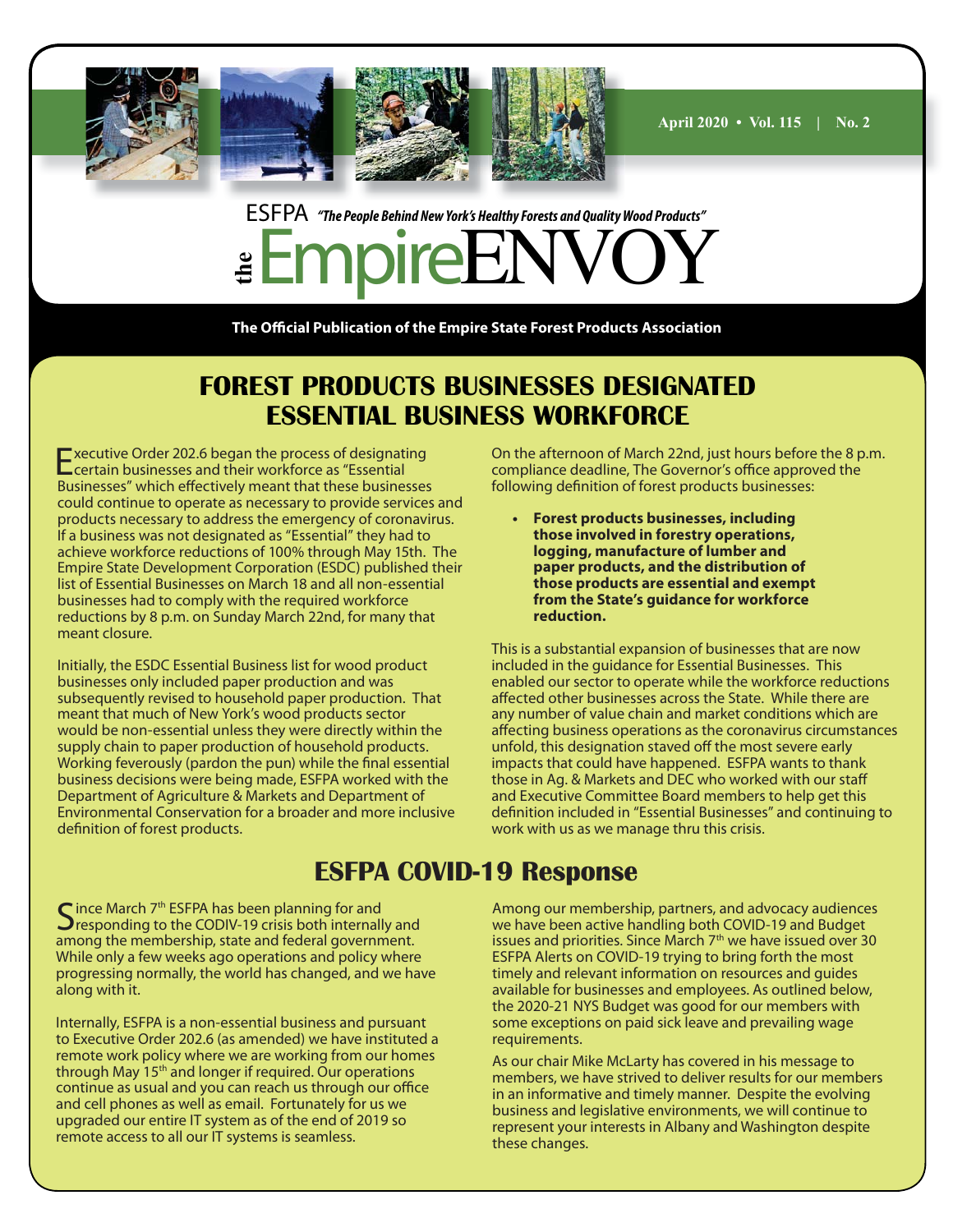*The Empire Envoy* Empire State Forest Products Association 47 Van Alstyne Drive, Rensselaer NY 12144-8465 tel: 518.463.1297 • fax: 518.426.9502 www.esfpa.org

#### **ESFPA Board of Directors**

*Chairman* – Michael J. McLarty Finch Paper, LLC – Glens Falls, NY *Vice Chair* – Jennifer DeFrancesco B & B Forest Products – Cairo, NY *Treasurer* – Christopher Truso Farm Credit East – Greenwich, NY *Secretary* – Sarah R. Bogdanovitch Natural Resources Consultant – Paul Smiths, NY *Immediate Past Chair* – Sean Ross Lyme Timber Company – Hanover, NH  $\overline{\phantom{a}}$ **Sarah Boggess** ReEnergy Holdings, LLC - Latham, NY **Pat Buff** B&B Lumber Co. – Jamesville, NY **Timothy Burpoe** Molpus Woodlands Group – Saranac Lake, NY **Dr. Renè Germain** SUNY ESF – Syracuse, NY **Thomas E. Gerow, CF** Wagner Lumber Co. – Owego, NY **Dennis Gingles** International Paper Co. – Ticonderoga, NY **Doug Handy** A&H Forest Management, Inc. – Sharon Springs, NY **Michael W. Hanlon**

Cotton-Hanlon, Inc. – Cayuta, NY **Damon Hartman** Prentiss & Carlisle – Saranac Lake, NY **Craig Jochum** Craig Jochum Logging – Apalachin, NY **Susan Keister** Keister Consulting, Inc. – Wayland, NY **Elizabeth Lesnikoski** Burlington Electric Department – Burlington, VT **Paul Mitchell** Paul J. Mitchell Logging, Inc. – Tupper Lake, NY **Charles Niebling** Lignetics of New England, Inc. - Jaffery, NH **Jack Santamour** LandVest, Inc. – Lowville, NY **Edward G. Wright** W.J. Cox Associates, Inc. – Clarence, NY

**John Zemanick** Gutchess Lumber Co. – Cortland, NY

*Counsel Dennis J. Phillips, Esq. McPhillips, Fitzgerald & Cullum*

#### **ESFPA STAFF**

*Executive Director* **John Bartow** jbartow@esfpa.org

*Communication & Member Services Director* **Muriel Church** mchurch@esfpa.org

> *Offi ce Manager* **Janet Bartow** janet@esfpa.org

Founded in 1906, ESFPA is dedicated to improving the economic climate for the forest products industry and to promote management of New York's Forests to meet the resource needs of today and for future generations. ESFPA counts among its 400 members furniture companies, lumber manufacturers, forest landowners, timber harvesters, pulp and paper companies, and other wood products manufacturers from across New York State. Members own and manage 1.5 million acres of New York's forests and employ over one-third of the 60,000 individuals who work in the forests and wood-using mills around the state. **The Empire Envoy** is the newsletter of the Empire State Forest Products Association, Copyright© by ESFPA. Articles may be reproduced with permission of the publisher. **The Empire Envoy** is produced monthly for ESFPA members and interested parties. For information on subscriptions or membership, please contact ESFPA.

## **Chairman's Remarks**

*Michael McLarty, ESFPA Chairman of the Board*

As I write this letter my hope is that our membership is healthy and managing in these<br>difficult times. Since my last letter to the membership in January, much has changed. The Coronavirus pandemic has both changed the business environment we operate in and even more broadly our daily lives; economic uncertainties, social distancing and stay-athome directives have consumed our daily activities. Through this same period, the ESFPA has remained operational and has continued to advocate for and support our membership. As always, I want to recognize the tremendous job our ESFPA team does; John, Muriel and Janet have risen to the challenge of supporting our needs in these difficult times.

The purpose of this letter is three-fold. First, I wanted to convey my best wishes to our membership, their employees, their families and their communities. While current restrictions are challenging and the business environment volatile, I am confident the spirt and type of people that make up our industry will survive, thrive and persevere. Secondly, I want to communicate to our membership the recent accomplishments and value the ESFPA offered in response the Coronavirus outbreak and business restrictions. While there are far too many to list all accomplishments, I highlight the following:

- "Essential Business" Designation- when Coronavirus business restrictions began to be put in place, there was uncertainty on whether the forest products industry and the accompanying supply chains were an "essential business" and if we could operate legally under the restrictions. During this time one non-member forest industry manufacturer requested designation and was deem "non-essential" with a requirement to shut down. During this same period of about 7 days the ESFPA worked around the clock corresponding with State officials providing guidance and lobbying for our membership's value to society during this crisis. After this tireless work, the New York State Department of Agriculture and Markets provided absolute guidance that our industry was an "Essential Business" and could continue to operate during the restrictions (including allowing the previous mentioned non-member to be able to restart).
- Forestry Awareness Day- Originally scheduled as an in-person lobby day at the Capital to bring forth our concerns with upcoming budget items, the event clearly was not going to be able to happen as planned. Instead of cancelling like many other organizations did for their lobby day, our ESFPA staff in 48 hours adapted and organized a series of conference calls with the key legislators and delivered our legislative input and requests. When the budget was passed just over a week ago, it was clear our strategy was effective as we had almost all our requests and changes accommodated for. *(See "Chairman's Remarks" continued on page 11)*

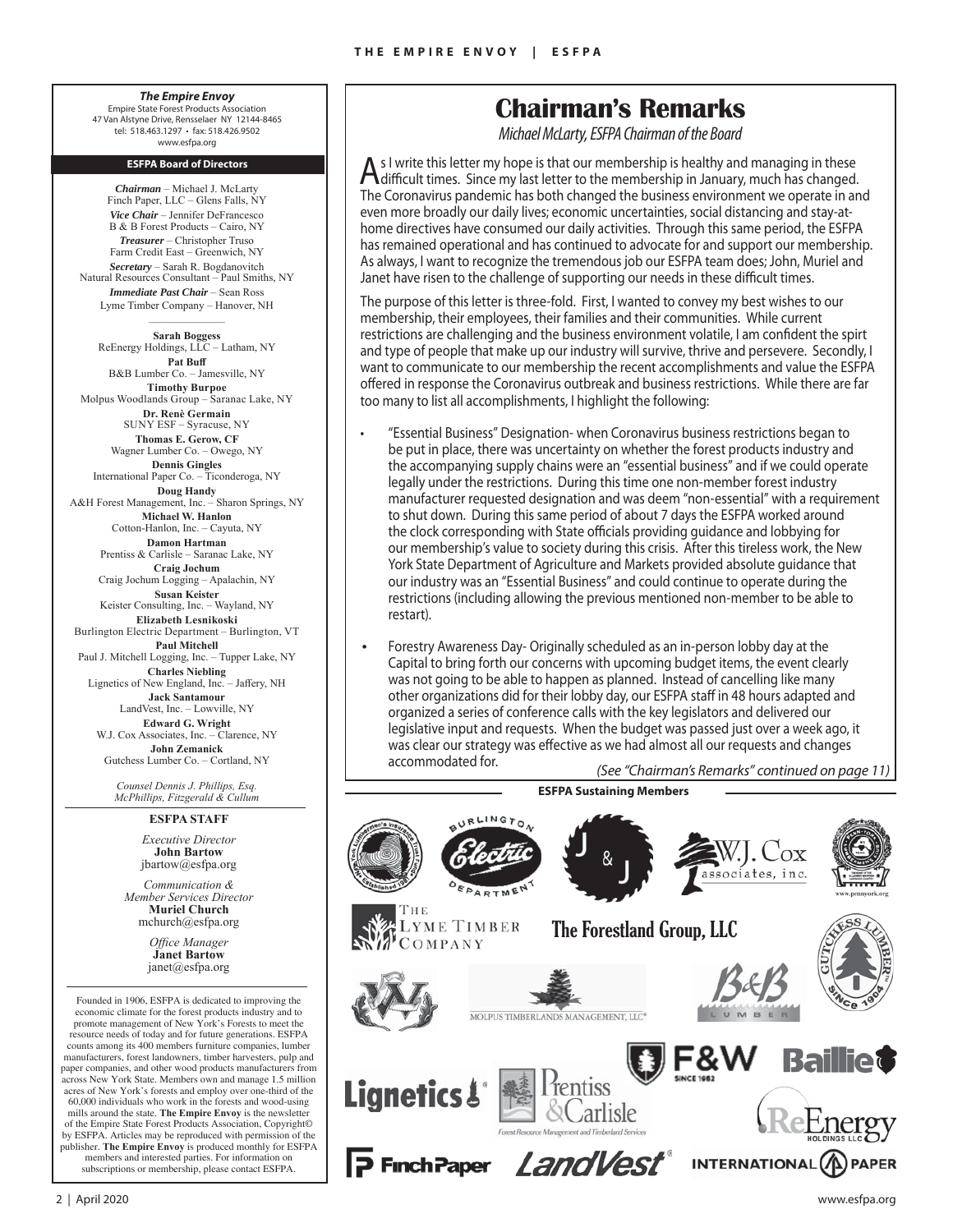and the companion of the companion of the companion of the companion of the companion of the companion of

## **ENACTED STATE BUDGET STATE NEWS**

**Despite the coronavirus, the Governor and New York State Legislature enacted the New York State Budget for State** Fiscal Year 2020-21 on April 3<sup>rd</sup>. A couple of days late, a bit lighter in some policy areas, and negotiated and voted on remotely while maintaining social distancing. In a very nontraditional way, the Budget process resulted in a budget that was slightly reduced from what Governor Cuomo proposed in January, \$177 billion as opposed to \$178 billion. The Budget does, however, provide significant authorization for the Director of the Division of Budget (DOB) to make expenditure adjustments should revenues not come in as expected or expenses rise in categories (i.e. emergency expenses) not fully included in the budget. DOB will make recommendations to the Governor in April, September and December to make budget adjustments that could have significant impacts.

Overall, the SFY 220-21 Budget was good for our forests and wood products sector. Many items we advocated in support of were included. Some items we advocated against were omitted, albeit we will have to watch for the remainder of the legislative session to be sure some of these go our way. Some items were enacted despite our objections and concerns. The following provides a summary of how those parts of the Budget that we tracked came out.

### **Environmental Protection Fund (EPF)**

Continues full EPF funding at \$300 million. The EPF incudes funding in areas for land acquisition (with a focus on easements), invasive species and urban forestry which ESFPA has traditionally supported. This year's proposal also **continues funding for**: Wood Products Development Council \$200,000; Regenerate NY \$500,000 (private forest stewardship); and, Hemlock Woolly Adelgid \$500,000. In addition, the EPF includes **two new lines in the EPF**: Community Forests \$500,000; and, Easements for Land Trusts \$1.5 million (Executive proposed at \$3 million)

#### **Authorize the New York State Energy Research and Development Authority to Finance energy and climate programs at NYSERDA, DEC and Agriculture & Markets from new assessments on gas and electric corporations.**

Authorizes NYSERDA to finance its energy research, development and demonstration program, its energy policy and planning program, climate change related expenses of the Department of Environmental Conservation (DEC) and the Department of Agriculture and Markets' (AGM) Fuel NY program, from a **special assessment on gas and electric corporations**. This special assessment is in addition to the special assessment under Section 18-a of the Public Service Law which authorizes the Department of Public Service to assess gas and electric corporations for expenses related to administering Public Service Law programs.

### **Ban Single-Use and Loose-fill Polystyrene Products**

#### This legislation **bans the sale, use, or distribution of disposable food service containers made of expanded polystyrene, and the sale, use, or distribution of polystyrene loose fi ll packaging**.

Beginning January 1, 2022, no covered food service provider or store is allowed to sell, offer for sale, use, or distribute disposable food service containers (commonly known as

Styrofoam) used to hold prepared food or beverages that contain expanded polystyrene foam or distribute polystyrene loose fill packaging (commonly known as packing peanuts).

**Columbiant County Installation of the Columbiant** 

The law exempts prepackaged food filled or sealed prior to receipt at a covered food service provider, as well as raw meat or raw fish sold for the purpose of cooking or preparing off premises by the customer. In addition, covered food service providers that demonstrate undue financial hardship, as determined by the Department, could be exempted from the polystyrene container ban, and food service providers with ten or more locations would not be eligible for an exemption.

In addition, the bill authorizes DEC to: undertake a review of additional product packaging and based on the environmental impacts of such products promulgate regulations to limit the sale, use, or distribution of such products; conduct education and outreach in multiple languages to covered food service providers, manufacturers, and stores to inform them of the polystyrene ban; and promulgate rules and regulations necessary to implement the act.

The law preempts local laws which are inconsistent with the act but would not preempt local laws or ordinances by any county that is at least as comprehensive as the provisions set forth in the bill.

#### **Authorize the \$3 billion Environmental Bond Act of 2020 "Restore Mother Nature" to be submitted for voter approval in November of 2020 and allocate funding to projects.**

The Environmental Bond Act of 2020 "Restore Mother Nature," Part QQ authorizes the issuance of \$3 billion of bonds to finance environmental improvements that preserve, enhance, and restore New York's natural resources and reduce the impact of climate change. Capital projects eligible to be financed include those to: restore habitats and reduce flood risk; improve water quality; protect open space, preserve forest and invest in recreational infrastructure associated there to; expand the use of renewable energy to mitigate climate change; and other such projects that preserve, enhance, and restore the quality of the state's environment.

Bond proceeds would support the cost of approved projects for such purposes in accordance with implementing legislation under Part RR to implement the Act and include:

- Restoration and flood risk reduction.
- Open space land conservation and recreation.
- Climate change mitigation.
- Water quality improvement and resilient infrastructure.
- Environmental justice and reporting.

The implementing legislation provides the project eligibility detail and allocation that ESFPA was looking for. ESFPA will provide a more detailed breakdown of funding in a separate bulletin so our members can better judge their individual vote on the referendum.

#### **Product Stewardship Program**

The Governor's proposal would have created a new Product Stewardship Program for the recycling of carpets and mattresses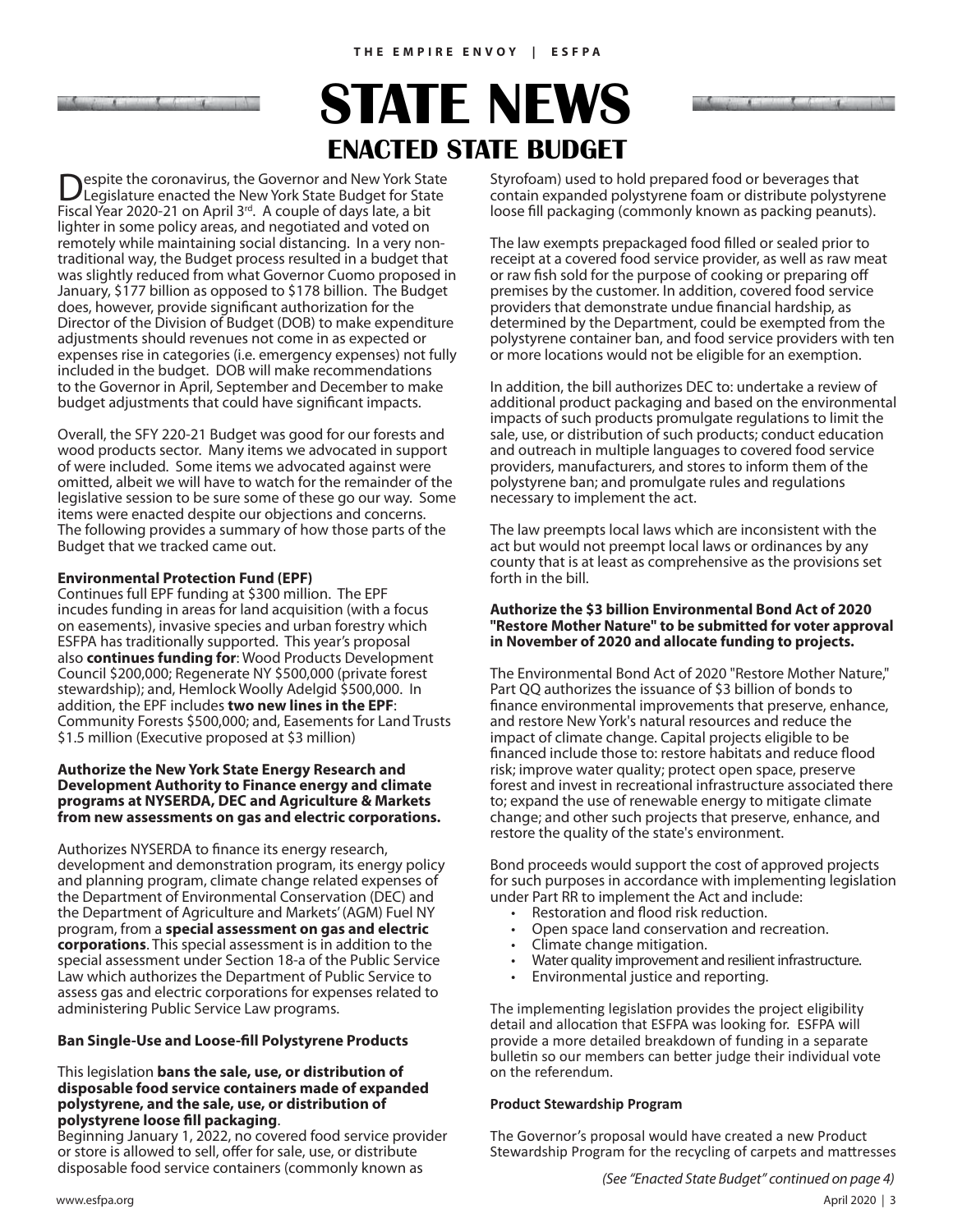## **ENACTED STATE BUDGET** *(continued from page 3)*

as well as develop the framework for future stewardship programs. **This legislation was intentionally omitted from the** Budget and will be negotiated separately.

#### **Amendments to the Freshwater Wetlands Regulatory Program**

This proposal was proposed by the Governor to facilitate implementation of the Restore Mother Nature initiative by amending New York's Freshwater Wetlands Act to reclassify wetland maps as educational and focusing conservation attention on critically important wetlands. This legislation was intentionally omitted from the Budget and will be negotiated **separately.**

#### **Require Prevailing Wage to be Paid on Certain Private Construction Projects**

This legislation requires prevailing wage to be paid on construction projects that receive a substantial public subsidy, to ensure that public dollars going to construction projects support fair wages for workers on those projects. This proposal requires prevailing wage to be paid on certain construction **projects that are funded with public funds**. This includes projects that are paid for with at least **30 percent public funds** and where **project costs are over \$5 million**. Public subsidy may include money as well savings from reduced taxes as a result of tax credits, tax abatements, tax exemptions or tax increment financing.

#### **Accelerated Renewable Energy Growth and Community Benefit Act**

This legislation amends the Public Service Law, the Executive Law, the Public Authorities Law, the Environmental Conservation Law and the State Finance Law, in relation to accelerating the growth of renewable energy facilities and transmission lines to meet critical state energy policy goals as outlined in the Climate Leadership & Community Protection Act. The proposal applies to large and mid-sized renewable projects, energy storage, and transmission, as well as directing the state's agencies and public authorities to establish incentive programs to deliver shovel-ready, permitted sites to developers.

The legislation **consolidates the environmental review and permitting of renewable projects** of 25 MW and above, while allowing projects of 10 MW up to 25 MW to opt into the new process. Project applications must be given a completeness determination within 60 days, and a final determination on permits within one year of the submission of a complete application. ESFPA will develop a separate briefing paper on the proposal.

#### **Reduce Tax Burden on Small Business**

This proposal would have made four amendments to existing tax cuts intended to further alleviate the tax burden on small businesses. **The Legislature did not accept the Governor's proposal to expand these tax credits.**

#### **Green Economy Tax Credit.**

The budget expands the Excelsior Tax Credit program to create a new refundable, discretionary Green Jobs Tax Credit totaling up to 7.5 percent of wages for each net new job created fostering the expansion of green economy businesses and position New York State to further capitalize on significant

projected green economic growth. The legislation also creates a refundable, discretionary Green Investment Tax Credit totaling up to 5 percent of qualifying new capital investments in connection with qualifying green economy projects and increasing to up to 8 percent of eligible investment for research and development in qualifying green economy projects.

ESFPA was seeking clarification on the definition of "green project" to see if New York's existing and potentially new bioeconomy businesses and jobs based on forest and wood products are included. As enacted the definition of "green" project" read – "shall include, but not be limited to, the manufacture or development of products or technologies or supply chain components primarily for renewable energy systems as defined in section sixty-six-p of the public service law. **As we read it this does not limit green projects only**  to those under Public Service Law section 66P (2) but may **include others as recognized by Empire State Development CorporaƟ on. ESFPA will now have to monitor that biomass projects and projects in the bioeconomy get recognized by ESDC.** The definition of green project had enumerated "carbon capture and storage" as an eligible project, but that was eliminated in the amended and final bill.

#### **Mandatory Sick Leave**

This Budget adds a new section 196-b to the Labor Law to require:

- Restoration and flood risk reduction.
- employers with 0-4 employees to provide forty hours of unpaid sick leave each calendar year.
- employers with 5-99 employees to provide forty hours of paid sick leave each calendar year: and,
- employers with 100 or more employees to provide fifty-six paid sick leave hours each calendar year.

The legislation does provide details as to how mandatory sick leave will be allocated among or separate from other leave provided by the employer and allowed use of sick leave. The employer shall not be required to provide any additional sick leave pursuant to this legislation if the employer has adopted a sick leave policy or time off policy that provides employees with an amount of leave which meets or exceeds the requirements set forth in this legislation and satisfies the accrual, carryover, and use requirements of this new law. Sick leave may be accrued from year to year but can be capped in use for any given year at the amounts outlined above. Nothing requires compensation of employees for unused sick leave if they are terminated, resigned, retired or otherwise separated from employment.

#### **Workers Compensation**

Late in the Budget negotiations, ESFPA became aware of a budget proposal that would make COVID-19 a presumptive occupational disease for workers' compensation purposes. The cost of this proposal on the comp system (and, ultimately on employers' premiums), is incalculable and it would likely bankrupt the State Insurance Fund, the state operated "carrier of last resort", as well as some commercial carriers. In our, case the New York Lumberman's Trust would also experience deleterious impacts affecting most of our members. It is impossible to say with any precision what impact this would have on employer premiums, but the impact would be massive. **This proposal is not included in the 2021 Budget.**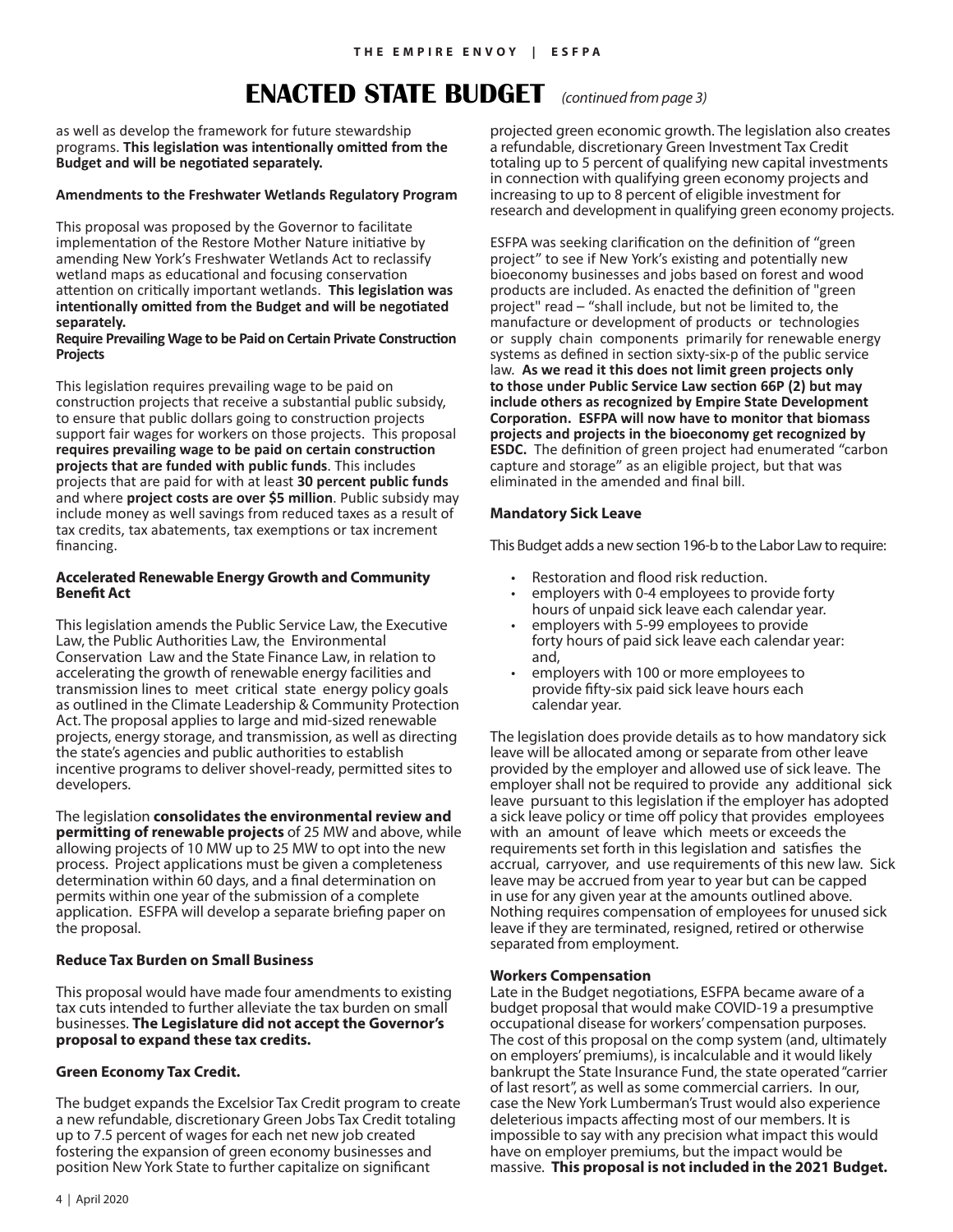## **CLIMATE ACTION COUNCIL MEETS**

On March 3rd , the Climate Action Council held its inaugural meeting in Albany. The 22-member Council (10 nonagency appointments and 12 agency heads) is being tasked with determining how the state will reach emissions goals of an 85 percent reduction from 1990 levels by 2050 with a deadline of January 2022.

The meeting was largely an introductory meeting of the Council with presentations and background on the Council's role and responsibilities under the Climate Leadership & Community Protection Act. You can see all the presentations and a video feed of the Council meeting at the new web site https://climate.ny.gov/. The web site will maintain all the records, reports and activities of the Council going forward. As part of the presentation a PowerPoint outlined the major roles and responsibilities of the Council that listed the following items:

- Climate Action Council: Prepare and approve a scoping plan of recommendations to achieve 40×30, 85×50, carbon neutrality.
- Climate Justice Working Group: Establish criteria to identify and develop a list of disadvantaged communities.
- Just Transition Working Group: Conduct a study on job creation and workforce disruption related to the transition to a low carbon economy.
- PSC: Establish a program requiring load serving entities meet 70×30 and 100×40 targets.
- DEC: Promulgate the statewide greenhouse gas emissions limit regulation; establish a value of carbon; issue annual reports on statewide greenhouse gas emissions; promulgate regulations to implement the scoping plan.
- All Agencies: Implement strategies to reduce emissions; consider consistency with the Act in agency decisions.

The Climate Action Council will also appoint at least 6 Advisory Panels to assist it in its work. DEC Commissioner Basil Seggos made it clear that the Advisory Panels will conduct much of the background work of the Council. ESFPA has submitted names to be considered on all the Advisory panels and is hoping to have a major role in the Agriculture & Forestry Advisory Panel.

The Council had scheduled its next meeting for April 2nd , which would have announced the Advisory Panels. Due to the coronavirus and limitations on meetings, the April 2nd Council meeting has been postponed.

## **STATE FOREST ACTION PLAN**

The State Forest Action Plan (Plan) is a 10-year strategic plan for New York's forestry community. The purpose of the Plan is to provide long‐term, comprehensive, coordinated strategies for investing state, federal and leveraged partner resources in major management and landscape priorities.

Under the federal Farm Bill, every 10 years each state must submit a State Forest Action Plan to the U.S. Forest Service. The Plan must be approved by the State Forester, who in New York is the director of DEC's Division of Lands and Forests. The next update of the Plan must be submitted to the Forest Service by June 2020.

DEC has published the 2020 Draft State Forest Action Plan in February with public comments which were due by April 3<sup>rd</sup>. You can find the Draft plan at https://www.dec.ny.gov/ lands/60829.html. The Draft Plan identifies four primary goals for New York's Forests, and proposes strategies for addressing each goal:

- Keep New York's forests as forests
- Keep New York's forests healthy
- Ensure forests benefit humans and all living creatures
- Ensure support, protection, and appreciation of New York's Forests

ESFPA submitted comments on the plan which can be found at our web site www.esfpa.org under the ESFPA Policy Positions menu. We had a number of comments on the plan, but overall stressed that this is a tremendous opportunity for the Department to emphasize the significance and contribution that private forest lands have to the people and resources of New York and the role that that wood product markets have in helping private forest landowners in keeping those forests as forest. DEC will review comments and complete a final Plan by the June 2020 deadline.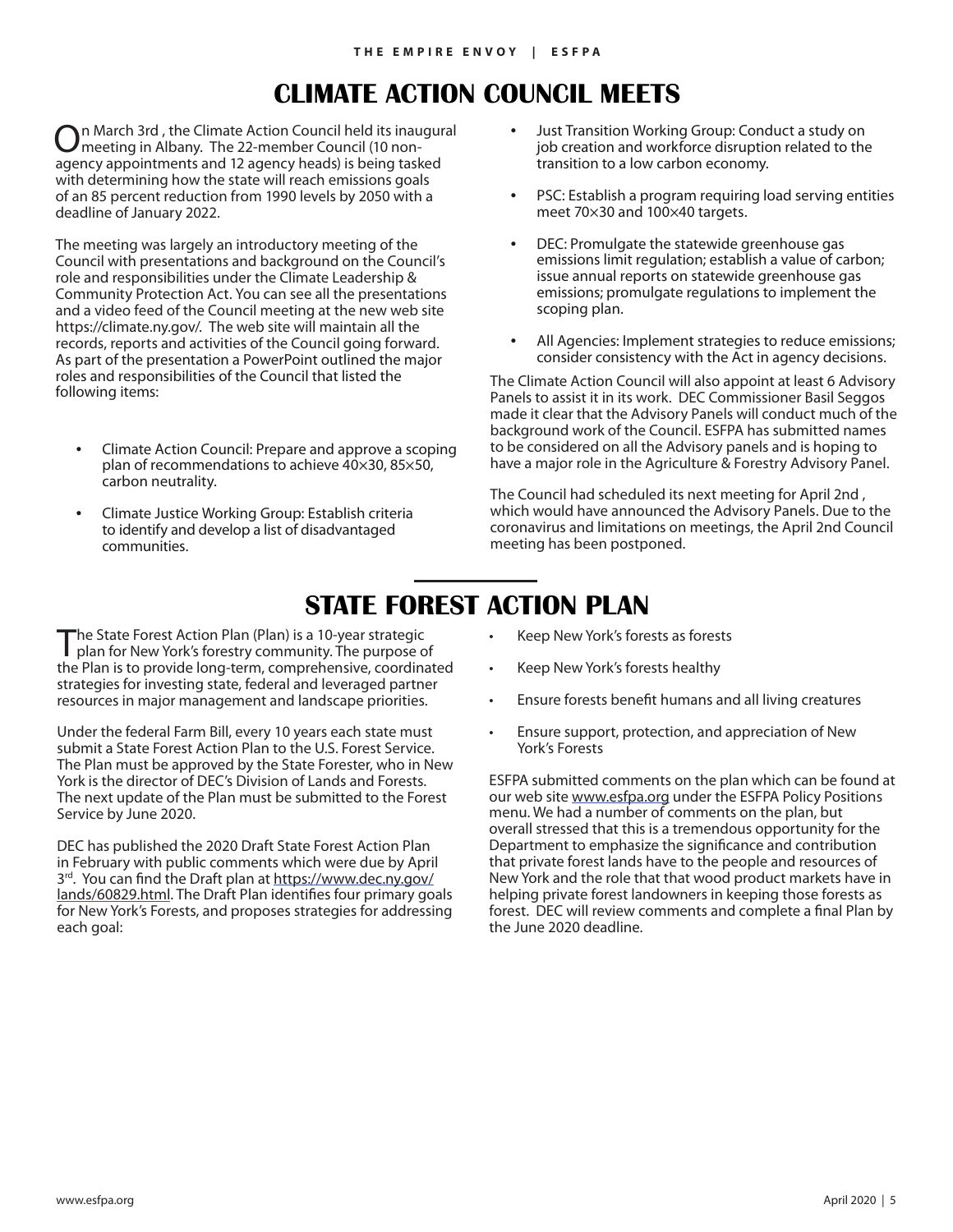## **POST BUDGET LEGISLATIVE WATCH**

Ith an enacted SFY 2020-21 Budget we now turn to legislation that is before the State Legislature through the remainder of the 2020 Legislative Session. While there remain a lot of questions as to just how much legislating will be done during the COVID -19 crisis, there are a few policy questions and bills that we at ESFPA will be watching and working on.

The NYS Legislature is still scheduled to remain in Session until June 2nd. This is a slightly shortened session due to primaries that are scheduled to be held on June 23rd and there is still the provision for the legislature to vote remotely under resolutions that the Senate and Assembly have both passed in March in order to get the Budget done with the NY Pause order in place. Whether they use this process remains a question, but the potential exists.

ESFPA is tracking 145 individual bills (including Same-As Bills) presently introduced in the NYS Legislature for the 2019-2020 Legislative Session and monitors those bills of interest/impact on our Membership and reports monthly to the Board on status.

To date ESFPA has filed 10 Memorandum of Support and 11 Memorandum of Opposition on bills thus filed. These bills are summarized below and you are directed to our web site at www.esfpa.org where you can see our complete Bill Tracking Reports and copies of filed memorandum. Look under the Legislative Bill Tracking menu.

There are also several bills (37) summarized in this report where ESFPA has not yet taken a position and we would appreciate feedback on those bills.

There are an additional 87 bills that ESFPA is monitoring which we do not expect any movement on in the current legislative session.

As we look to the rest of the Legislative Session, the following 6 bills are among our highest priority:

- 1. Freshwater Wetlands
	- a. Governor's proposal omitted from Budget
	- b. A. 3658 (Englebright)/S. 7366 (Harckham) remains in play. This bill would **amend the definition of freshwater wetlands**; extend the Department of Environmental Conservation's jurisdiction to wetlands over 1 acre; revise the process for designation mapping and notification of draft wetland areas; potentially eliminate a 49 year-old forestry and silviculture exemption from permits; and, expand wetland regulatory jurisdiction to the subdivision of property.
- 2. Product Stewardship Program (EPR)
	- a. Governor's proposal applying to mattresses and carpeting omitted from the Budget
	- b. A. 9790 (Englebright) **Product Packaging Program** - Relates to requiring producers to establish a plan **to collect at least 80% of packaging in the state**
	- A. 9832 (Englebright) Relates to declaring the goal of the state of New York to source **reduce, reuse, recycle, or compost no less than 85% of the solid waste** generated by the year 2030.
	- d. S. 7718 (Kaminsky) Establishes the E**xtended Producer Responsibility Act** requiring covered

materials and product producers to develop and implement strategies to promote recycling, reuse and recovery of packaging and paper products.

- 3. Stream Protection of Water Regulatory Program a. A. 8349 (Ryan)/S. 5612 (Harckham) – Passed Assembly - This legislation would **reclassify class C waterways** as streams for the purpose of adding them to the Protection of Waters Regulatory Program. ESFPA is working with NYFB to revise this legislation in obtaining forestry and agricultural exemptions.
- 4. Low Carbon Fuels Standard
	- a. A 5262 (Woerner)/S. 4003 (Parker) Establishes the **low carbon fuel standard**; such standard is intended to reduce greenhouse gas emissions from the transportation sector by 20% by 2030, with further reductions to be implemented based upon advances in technology. Bill remains in respective Environmental Conservation Committees.
- 5. Climate & Community Investment Act
	- a. A 9856 (Cahill)/ S 3616 (Parker) Enacts the **Climate & Community Investment Act**; establishes the climate justice working group; establishes the worker and community assurance program; establishes the community just transition program; establishes the climate jobs and infrastructure program; imposes a fee on carbon based fuel sold, used or brought into the state by an applicable entity; establishes trust funds; establishes a rebate program. This act seeks to transition NY to 100% renewable energy, create hundreds of thousands of jobs, protect workers currently in the fossil fuel industry and support the communities most impacted by climate change and pollution.
- 6. Adirondack CD Bill
	- a. A. 8123 (Englebright)/ S. 6484 (Kaminsky) This bill would require Adirondack Park residential subdivisions that meet certain size thresholds to comply with certain **conservation subdivision design** criteria. ESFPA signed off on memo to support issued by the Common Ground Alliance group on 1/16/20.

If you have any questions regarding these proposals or any other legislation, please do not hesitate to contact us.

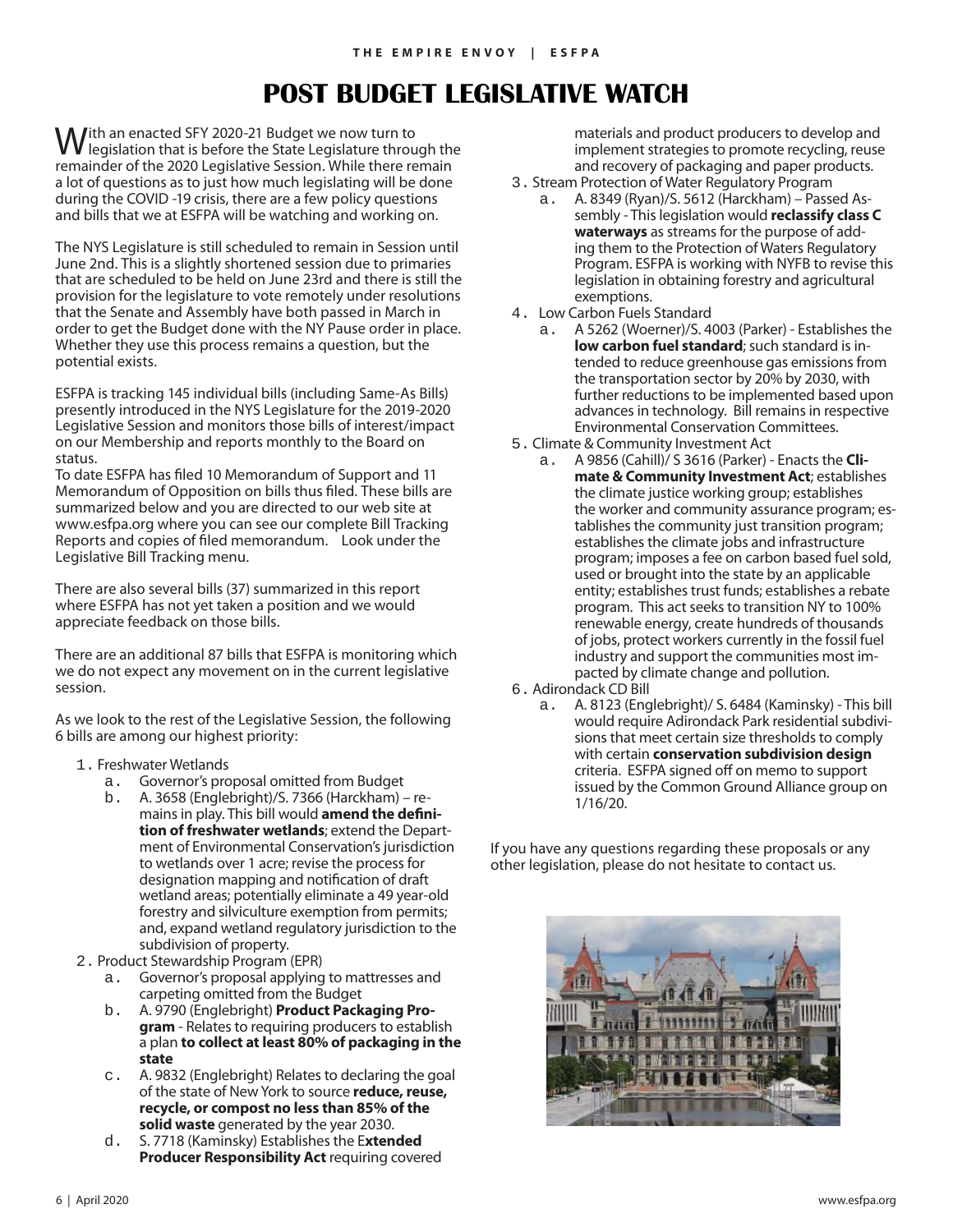# **OTHER NEWS**

## **Message from Your Staff at ESFPA**

The surreal atmosphere of the COVID-19 pandemic has had a grip on everyone's business, life, and reality for a couple of months. The coronavirus has struck with unprecedented scale and ferocity. Its spread was exponential: and its impacts on our health, our economy and our way of life have been staggering.

The New York State and federal governments have done a solid job in avoiding immediate catastrophe. The ultimate test will be whether the virus's spread can be arrested and then reversed in a manner and at a scale that maintains public confidence in our ability to recover. The crisis effort, however vast and necessary, must not crowd out the urgent task now of launching a parallel enterprise for the transition to the postcoronavirus social and economic order.

Just how do we re-establish social and economic order? First, shore up resilience to infectious disease and ensure that we can contain and eradicate a global disease. Realize the role that each of us has both individually and corporately to slow the spread, sustain some order and now recover physically, mentally and socially.

Second, strive to heal the wounds to the economy. So many of our businesses, large and small; value and supply chains; and our investment confidence have been shocked and disrupted that getting back to some semblance of normal will be challenging. Fortunately, in the crisis we were able to ensure

that forest businesses and our supply chains were deemed "Essential" and many were able to limp through a challenging quarter. But resilient we are and can be.

Third, safeguard the principles of the entrepreneurship and private sector investment that will be necessary in leading us on a pathway to recovery. We have been through these challenges before from the Great Depression to the Great Recession. Now, we live in another defining period that challenges our leaders to manage and invest in building a future for us and our children. The forest and wood products sector has a continuing and significant role in this recovery and we at ESFPA will work to ensure that is recognized in Albany and Washington just as we did in the crisis.

At ESFPA we are working to help ensure that our State and federal government recognize the role that our business leaders have in making this recovery happen. How, if supported and unleashed, these businesses, large and small, investors can bring back social and economic order within our sector and inter-related sectors across the economy. Locally, we can affect recovery nationally and globally.

At this critical time, we thank our members for their continued support and we promise that we will double-down on our efforts to ensure that you get the support and opportunity to contribute to another recovery.

## **2020 ARBOR DAY POSTER**

**B** asil Seggos, commissioner of the New York State<br>
Department of Environmental Conservation, named Paul Bergwall, of Honeoye Falls, as winner of the 2020 Arbor Day artwork contest.

Congratulations to Paul Bergwall for taking this year's honor in truly capturing the countless benefits and beauty that trees provide every day.

The annual contest accepts artwork and photography submissions of trees in New York state. The winning design is featured on the state's official Arbor Day poster and is selected by a committee of representatives from the DEC, NYS Department of Agriculture and Markets, International Paper, Empire State Forest Products Association, and NYS Arborist Association.

Arbor Day is held on the last Friday of April and was established to encourage farmers and homesteaders to plant trees for shade, fuel and beauty in open areas. Now, it is a chance to celebrate the vital role of trees in everyday life.



*2020 Arbor Day Photo Winner*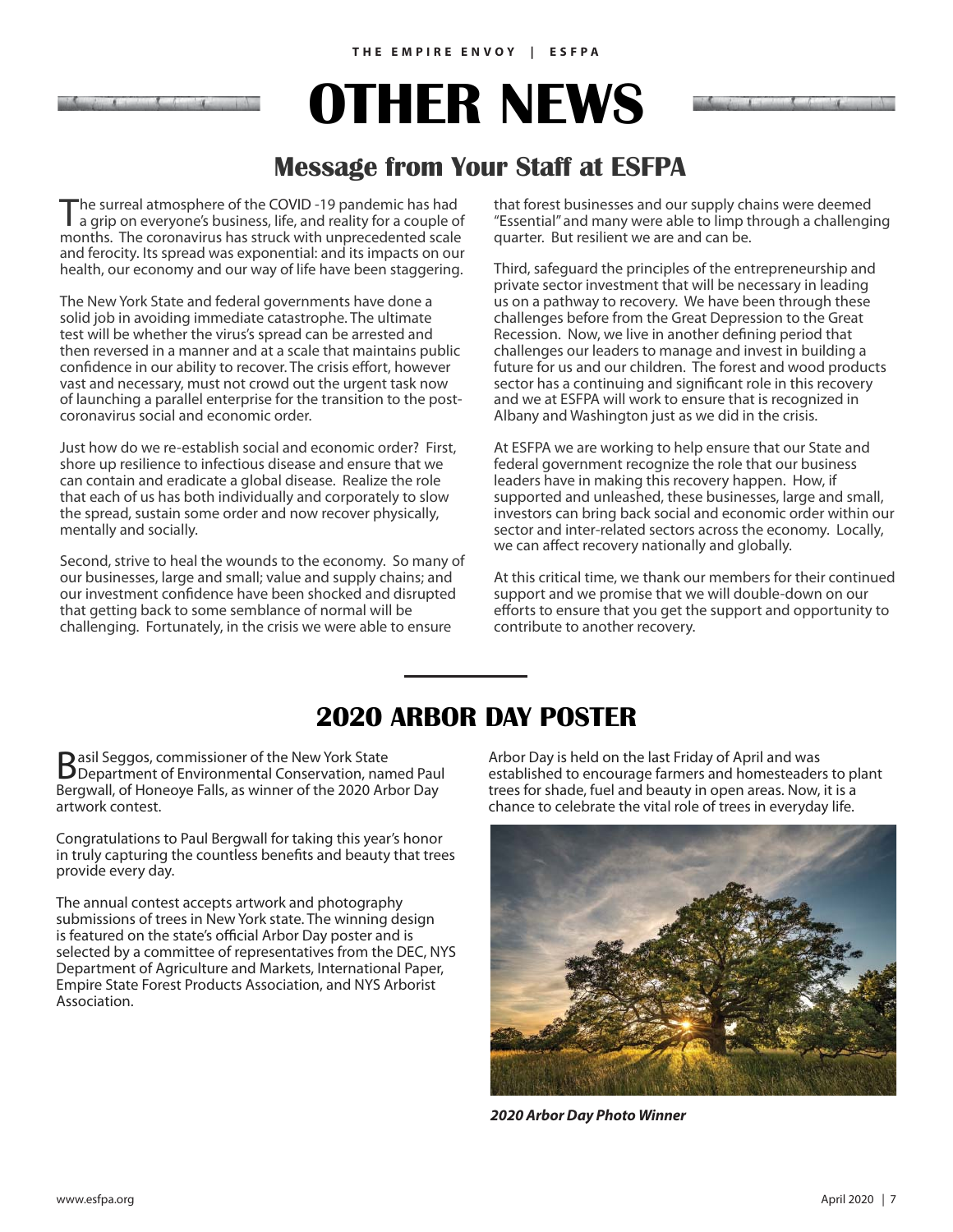## **CELEBRATING EARTH DAY**

April  $22^{nd}$  marked the 50<sup>th</sup> global anniversary of Earth Day and our forests are decisively the largest landscape scale natural resource in New York State. Earth Day 1970 was also the birthday of today's Department of Environmental Conservation, and today marks its 50<sup>th</sup> birthday. Our forests, along with fish and game, where the principle foundation of environmental conservation going back to 1865 and the first Forest Commission over seeing the Forest preserve initiative and in 1895, the legislature consolidated different agencies into one Fisheries, Game, and Forest Commission in an attempt to better enforce hunting and fishing laws. In 1897, a three-member Forest Preserve Board was created to supervise the Adirondacks and Catskills. Our forests today are the largest they have been since Colonial times and they remain an environmental resource that provides clean air, clean water, natural solutions to climate change and jobs for thousands of New Yorkers.

ESFPA Executive Director John Bartow was asked to produce a video celebrating 50 years of Earth Day and DEC and you can see this video on our website at www.esfpa.org. As we celebrate Earth Day and DEC's anniversary, let' also celebrate the benefits that forests and the products derived from them provide to every New Yorker.



## **NYLT CANCELS REMAINDER OF SPRING 2020 WORKSHOPS**

On Wednesday, March 18, 2020 the New York Logger Training, Inc. Board of Directors, along with various partners and cooperators, developed a flexible plan to assure that certifications and recertification procedures are in place while Coronavirus restrictions were still followed. Workshops were initially cancelled through the end of April, with a provision for re-evaluation by April 20<sup>th</sup>. Since then, although the forest product sector was deemed "essential", the NY PAUSE act has been extended through May  $15<sup>th</sup>$  (at the time of printing). Therefore, after much consideration, the NYLT Board has decided to cancel all workshops for the remainder of the spring season. We are currently planning on a typical Fall schedule if the restrictions allow.

In addition to the schedule modification, NYLT, Inc. Board has made the following decisions:

• NYLT will grant a reprieve on certification and recertification through 12/18/2020, to allow participants to utilize training in the Fall Training Session which will begin in September 2020.

• NYLT will allow up to three credits towards recertification to be acquired online.

We have worked with the Department of Environmental Conservation (DEC) and third-party certified member companies to ensure that flexibility and discretion will be used in the requirements for harvesting on Certified lands and securing certified timber and fiber through 12/18/20 as well as delivery standards at yards. Both the Programme for Endorsement of Forest Certification Systems (PEFC) and Sustainable Forest Initiative (SFI) have released guidance in consideration of the COVID-19 event to its certificate holders intended to address the impact travel restrictions and health concerns may have on certification requirements and audits.

If you have any questions, the NYLT staff is currently working remotely and can be reached at (518)463-1297 or mchurch@esfpa.org and janet@esfpa.org.



**www.facebook.com/EmpireStateForestProductsAssociation**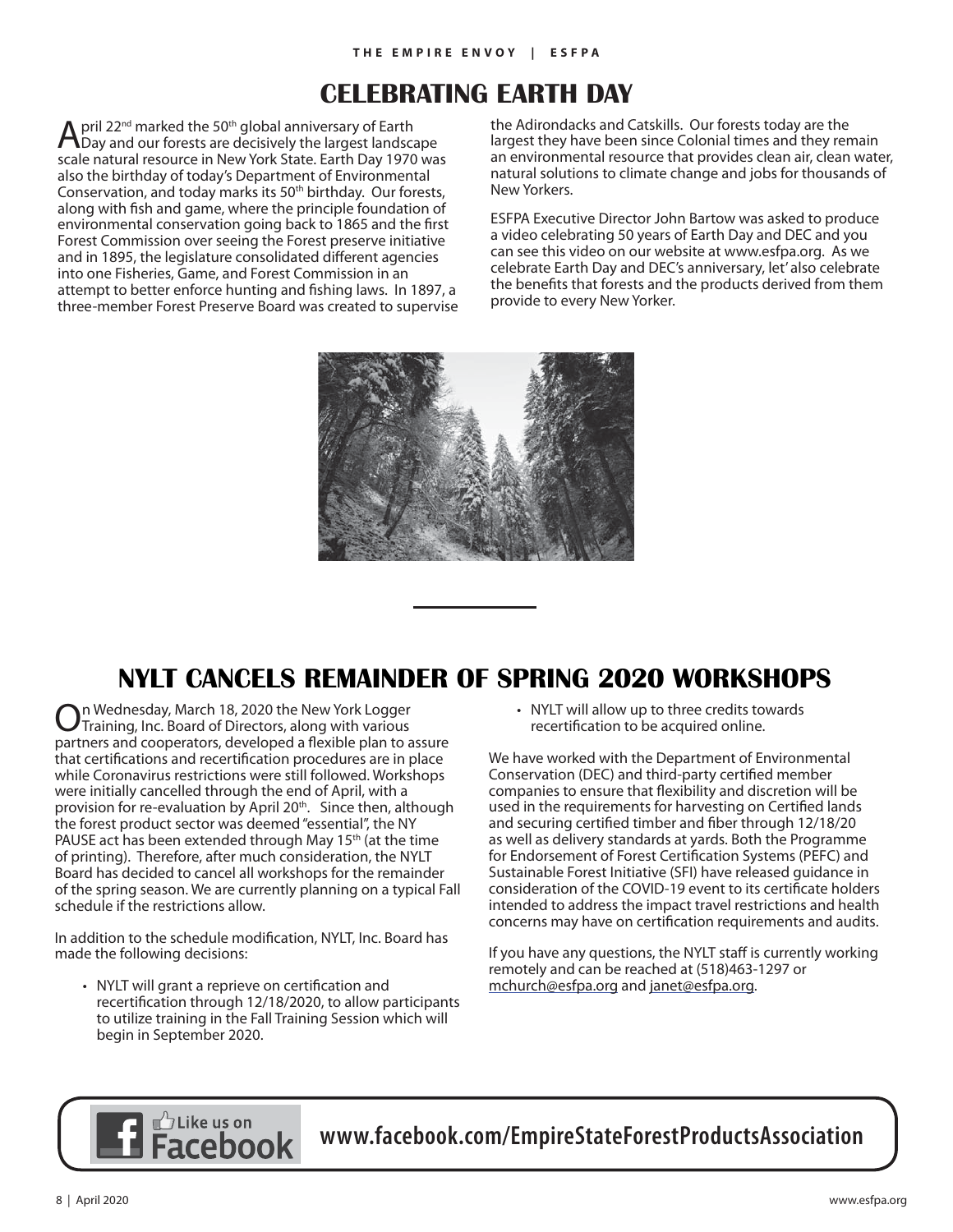**FEDERAL NEWS**

## **FEDERAL STIMULUS PROGRAMS**

Congress has passed, and the President has signed, four pieces of legislation to address the medical and economic strains resulting from the COVID-19 (Coronavirus) pandemic. The first bill, signed March 3<sup>rd</sup> provided \$8.3 billion for health providers, disease testing and small-business loan subsidies. On March 18th a second relief package of about \$100 billion went into effect that included tax credits for employers offering paid sick leave and increases to unemployment benefits and food assistance.

On March 27<sup>th</sup> President Trump signed the third phase of relief, the Coronavirus Aid, Relief, and Economic Security (CARES) Act following passage in the House and Senate. The CARES Act provides around \$2 trillion in wide-reaching support measures including direct payments to citizens, loans and grants to small and medium business, and support for medical and first responders.

On April 22nd, Congress enacted and the President signed yet a 4<sup>th</sup> round of federal stimulus totaling \$480 billion.

Several programs emerging from these last few weeks of rare bipartisan effort include the forest products industry. Several are listed below. Please note that application processes and guidelines for most of these programs are evolving, demand is high, and many are on a first come first serve basis. We will work to keep you posted as more information becomes available.

- **Disaster Assistance Loans** used for natural disasters in standard times, the Disaster Assistance provided by the Small Business Administration (SBA) allows for affordable financial help to businesses in declared disaster zones (of which all 50 states have been declared for COVID -19). This allows for economic injury loans of up to \$2 million at a low rate.
- **Paycheck Protection Program (PPP)** expands the emergency lending program housed in the Small Business Administration (SBA) 7(a) lending program. The PPP had \$349 billion in lending capacity available to businesses and qualifying entities with fewer than 500 employees and allows for federally insured, and had fully forgivable loans up to \$10 million if all criteria are met.
- **Net Operating Losses (NOLs)** -- relaxes the limitations on a company's use of losses from prior years. The Tax Cuts and Jobs Act had eliminated for most taxpayers the use of so-called net operating loss (NOL) carrybacks. The CARES Act would allow losses from 2018, 2019, or 2020 to be carried back five years. The provision also temporarily removes the taxable income limitation to allow an NOL to fully offset income. The goal of this language is to allow companies to utilize losses and amend prior years' returns, which will provide critical cash flow and liquidity during the COVID-19 emergency.

employers and self-employed individuals to defer payment of the employer share of the Social Security tax they otherwise are responsible for paying to the federal government with respect to their employees. Employers generally are responsible for paying a 6.2% Social Security tax on employee wages. The provision requires that the deferred employment tax be paid over the following two years, with half of the amount required to be paid by December 31, 2021 and the other half by December 31, 2022.

- **Refundable Payroll Tax Credit** -- authorizes a refundable payroll tax credit for 50% of wages paid by employers to employees during the COVID-19 crisis. The credit is available to employers whose (1) operations were fully or partially suspended, due to a COVID-19-related shut-down order, or (2) gross receipts declined by more than 50% when compared to the same quarter in the prior year. The credit is based on qualified wages paid to the employee. For employers with greater than 100 full-time employees, qualified wages are wages paid to employees when they are not providing services due to the COVID-19-related circumstances described above.
- **Corporate AMT Credits** -- The corporate alternative minimum tax (AMT) was repealed as part of the Tax Cuts and Jobs Act, but corporate AMT credits were made available as refundable credits over several years, ending in 2021. The provision accelerates the ability of companies to recover those AMT credits, permitting companies to claim a refund now and obtain additional cash flow during the COVID-19 emergency.
- **Business Interest Limitation** temporarily increases the amount of interest expense businesses are allowed to deduct on their tax returns, by increasing the 30% limitation to 50% of taxable income (with adjustments) for 2019 and 2020. As businesses look to weather the storm of the current crisis, this provision will allow them to increase liquidity with a reduced cost of capital, so that they are able to continue operations and keep employees on payroll.
- $\cdot$  **S-Corp and Pass Throughs** language modifies the limitation on losses for taxpayers other than corporations. The provision modifies the loss limitation applicable to pass-through businesses and sole proprietors, so they can utilize excess business losses and access critical cash flow to maintain operations and payroll for their employees.

You should consult with your financial officers, accounting professionals and tax associates about the above provisions to ensure that you take full advantage of their benefits.

• **Deferred Social Security Tax Payment** -- allows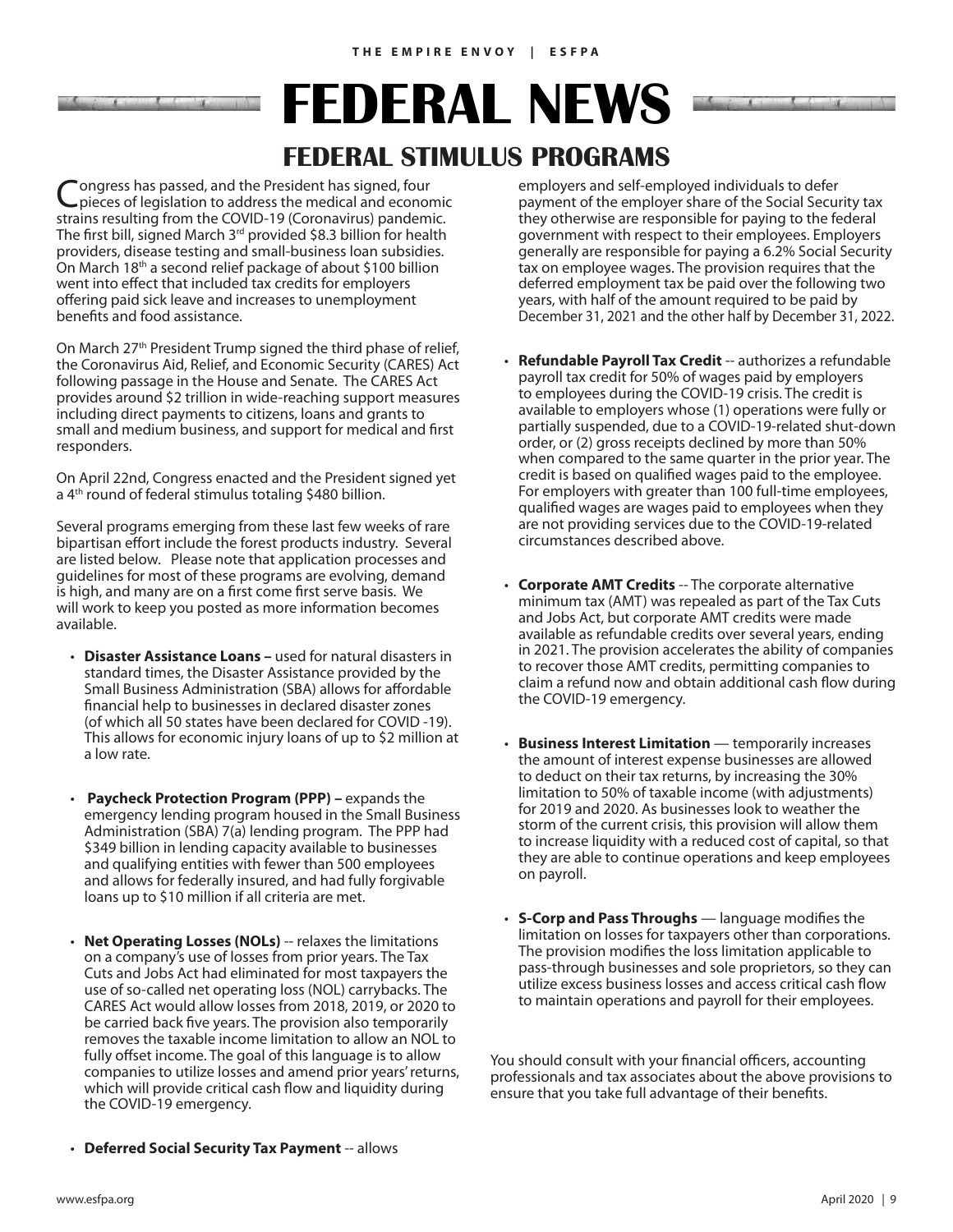## **WETLAND RULINGS AND UPDATES**

In late January 2020, the Environmental Protection Agency<br>released its final rule defining "Waters of the US" (WOTUS) n late January 2020, the Environmental Protection Agency over which EPA will have regulatory jurisdiction. The final regulation excludes from EPA jurisdiction several water features, including the following of importance to private forest management:

Ephemeral streams, defined as flowing only in direct response to precipitation,

Manmade ditches that do not flow into a regulated water, and

Wetlands that do not touch a regulated water of the US.

The effect of these exclusions is that the listed water features will NOT, by themselves, subject timberland to EPA Clean Water Act permit requirements governing such things as the aerial application of pesticides. The wetlands exclusion also significantly strengthens the application of "normal silviculture" permit exemption for forested wetlands which has been around since 1977.

Governor Cuomo in his Budget Article VII bills this year also introduced legislation which would have strengthened New York's wetlands regulations which was different from legislation introduced in the Legislature, A. 3658 (Englebright)/S. 7366 (Harckham). These New York proposals are in part being advanced in response to what some perceive as federal role back on wetland's regulations. The problem with the Governor's and Legislature's proposal is that they would change a 49-year standing exemption for forest practices in and adjacent to wetlands.

ESFPA has been successful in holding off changes to NY's wetlands law as it would impact silviculture exemptions and we have reached consensus among several environmental organizations to remove any changes to the silviculture exemption. COVID-19 has taken attention away from this legislation now, but we must remain vigilant to this legislation advancing in its current form. We continue to work with Senator Harckham and Assemblyman Englebright on changing this legislation and are optimistic that amendments to the bill will be considered.

## **FEDERAL AND NEW YORK STATE TAX FILING & PAYMENT DEADLINES MOVED**

The U.S. Treasury Department and Internal Revenue Service<br>
announced that the federal income tax filing due date is automatically extended from April 15, 2020, to July 15, 2020. Following suit, the NYS Tax Commissioner has extended the April 15, 2020 due date to July 15, 2020, for New York State personal income tax and corporation tax returns originally due on April 15, 2020. Taxpayers can also defer federal and state income tax payments due on April 15, 2020, to July 15, 2020, without penalties and interest, regardless of the amount owed. This deferment applies to all taxpayers, including individuals, trusts and estates, corporations and other non-corporate tax filers as well as those who pay selfemployment tax.



## **WELCOME NEW ESFPA MEMBERS**

**(AS OF MARCH 18, 2020)**

| <b>CNY Crops Plainville, LLC Plainville, NY</b>                             |
|-----------------------------------------------------------------------------|
| John Turton Trucking Ulysses, PA                                            |
| <b>Sawtooth Lands and ForestryChester, NY</b>                               |
| Members are approved quarterly at each<br><b>Board of Directors Meeting</b> |



*ESFPA Headquarters at the NY Forestry Resource Center, Rensselaer NY*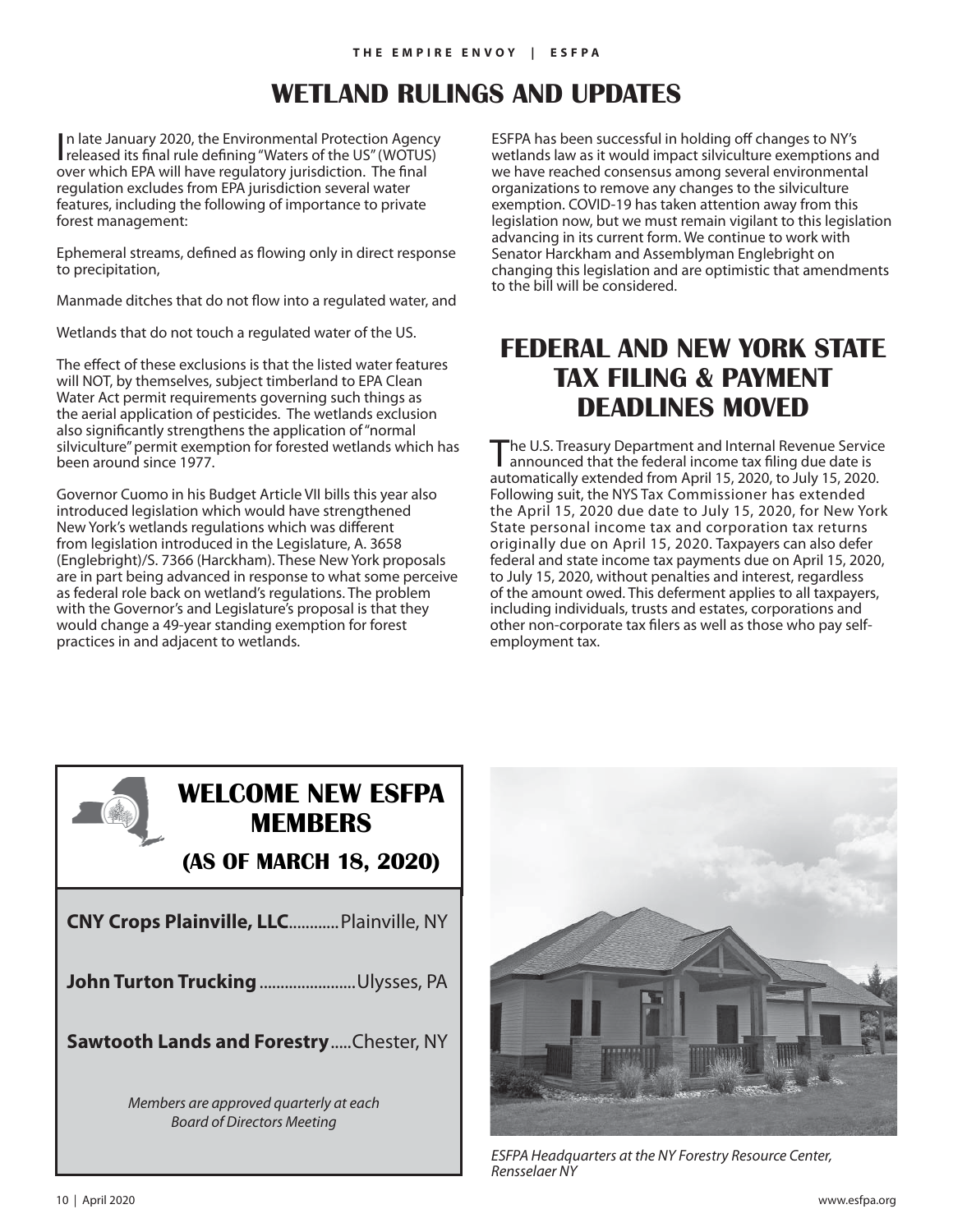## **CHAIRMAN'S REMARKS**

*Michael McLarty, ESFPA Chairman of the Board*

*(continued from page 2)*

• ESFPA Board Meeting: with such volatile times it was critical that our Board Members meet and guide our ESFPA team. Our board meeting was planned for the same time the entire crisis was just unfolding and having an in-person meeting was not going to be an option. In 36 hours our ESFPA team adapted, planned and executed the first alldigital board meeting. During this meeting we were able to prepare the organization to best serve our members in the upcoming months

Business Assistance Information-there has been different programs and assistance packages emerging from the State and Federal governments. Our ESFPA team has been busy tracking them and interpreting whether they have applicability to our members. If they do, the team has been promptly getting the message out through our ESFPA Alert system.

The third reason for writing this letter was to hopefully use the noted accomplishments as a reminder to our membership of the value we provide. My hope is that this value has met your expectations as a member, and you can take this value proposition and our accomplishments and communicate that to prospective new members. It is through our current members and bringing on new members that we can continue to run the organization and deliver our services.

In closing I reflect on the value, perseverance and toughness of our industry. Our industry has provided society with the products they need while ensuring that the resource that provides for those products is around for future generations. The industry has survived World Wars, depressions, recessions and many other challenges and always thrived on the other side, a testament to the people. ESFPA will be with you, our members, through these challenging times and in the better times beyond.

orilland



Serving the forest products industry for over 30 years!



9600 Main Street, Suite Three . Clarence, NY 14031-2093 716-759-9606 • 800-252-2502 • Fax: 716-759-9607 www.wjcox.com